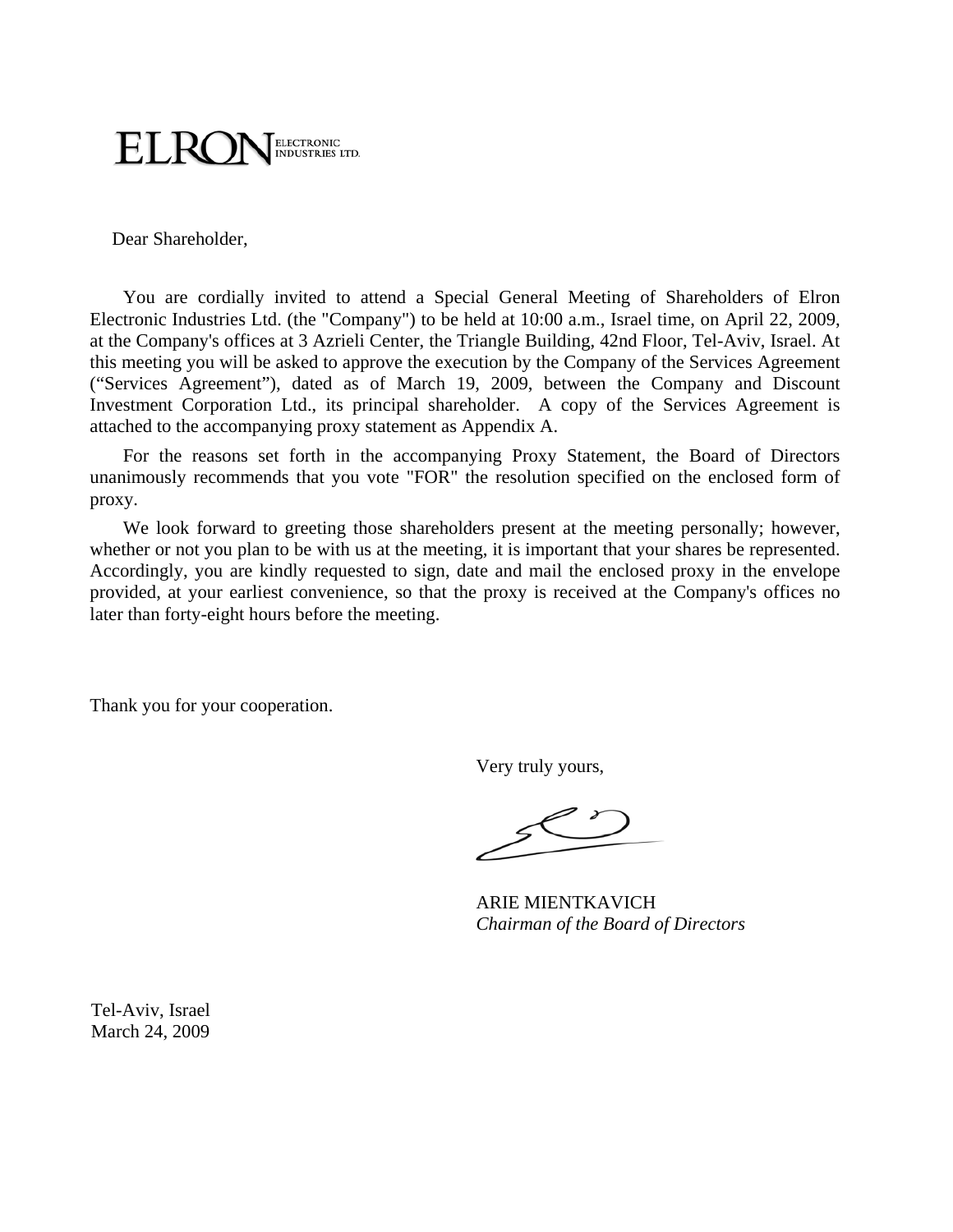### **ELRON ELECTRONIC INDUSTRIES LTD. NOTICE OF A SPECIAL GENERAL MEETING OF SHAREHOLDERS**

Notice is hereby given that a Special General Meeting of Shareholders (the "Meeting") of Elron Electronic Industries Ltd. (the "Company") will be held at 10:00 a.m, Israel time, on April 22, 2009, at the Company's offices at 3 Azrieli Center, the Triangle Building, 42nd Floor, Tel-Aviv, Israel.

In the Meeting, the shareholders will be asked to approve the execution by the Company of the Services Agreement (the "Services Agreement"), dated as of March 19, 2009, between the Company and Discount Investment Corporation Ltd. A copy of the Services Agreement is attached to the accompanying proxy statement as Appendix A.

Shareholders of record at the close of business on March 23, 2009 are entitled to notice of, and to vote at, the Meeting. All shareholders are cordially invited to attend the Meeting in person.

Shareholders who are entitled to vote at the Meeting but are unable to attend the Meeting in person are kindly requested to complete, date and sign the enclosed form of proxy and return it promptly in the pre-addressed envelope provided. No postage is required if mailed in the United States. The Company must receive proxies at its office by 10:00 a.m., Israel time, on April 22, 2009. Shareholders may revoke their proxies at any time before the Meeting by providing written notice to the Company. Shareholders who attend the Meeting may revoke their proxies and vote their shares in person. Shareholders registered in the Company's shareholders register in Israel and shareholders who hold shares through members of the Tel Aviv Stock Exchange may also vote through the enclosed form of proxy by completing, signing, dating and mailing the proxy with a copy of their identity card, passport or certification of incorporation, as the case may be, to the Company's offices. Shareholders who hold shares through members of the Tel Aviv Stock Exchange and intend to vote their shares either in person or by proxy must deliver to the Company an ownership certificate confirming their ownership of the Company's shares on the record date, which certificate must be obtained from the member of the Tel Aviv Stock Exchange holding the shares for the shareholder, as required by the Israeli Companies Regulations (Proof of Ownership of Shares for Voting at General Meeting) of 2000, as amended.

Shareholders are allowed to apply in writing, through the Company, to the other shareholders of the Company in order to convince them with regard to their vote on items on the agenda of the Meeting ("Position Notice"). Position Notices may be sent to the Company's offices at the address above. The last date for delivery of such Position Notices to the Company is April 3, 2009.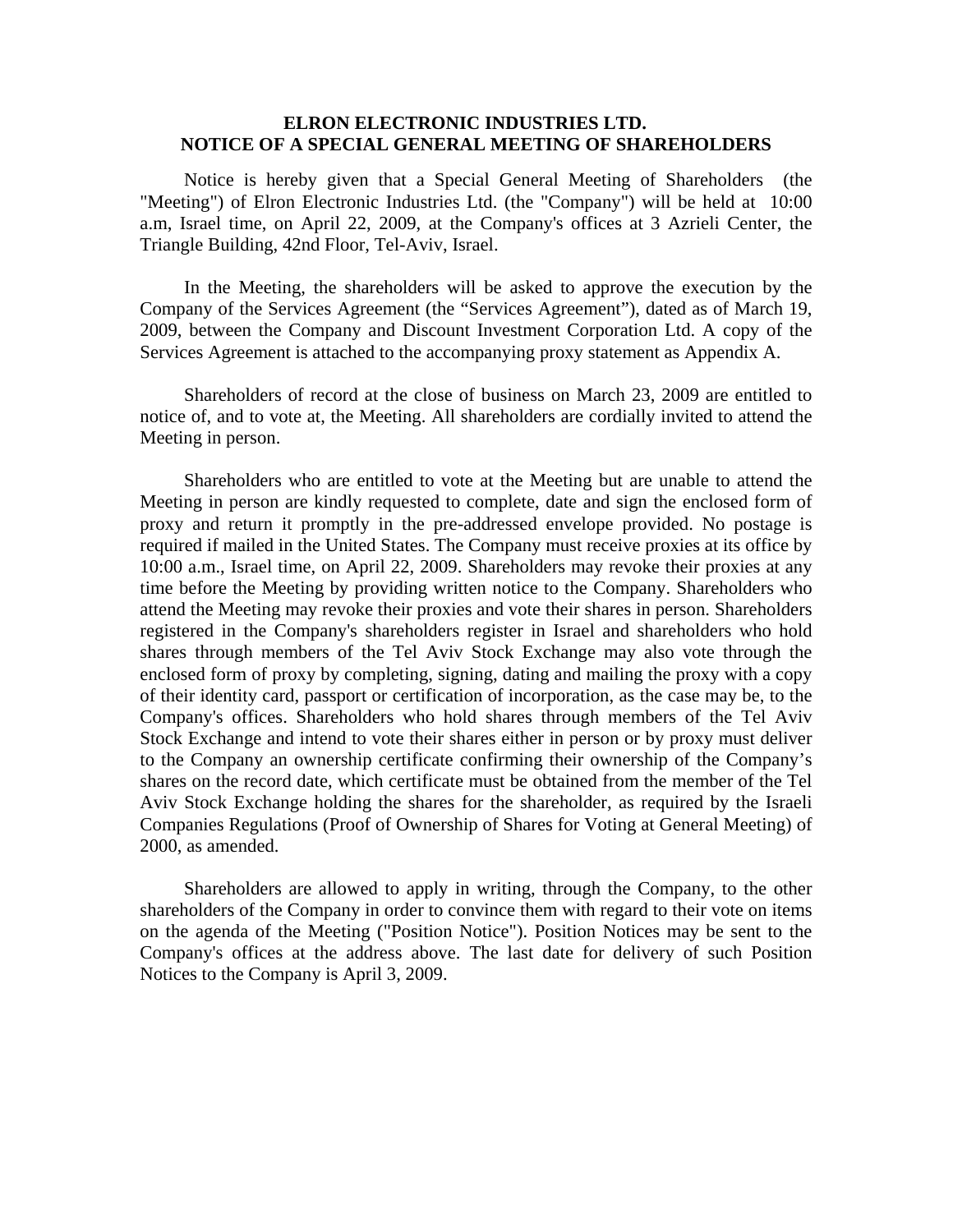As the Services Agreement is a transaction between the Company and its controlling shareholder, the affirmative vote of shareholders represented at the Meeting in person or by proxy and holding shares conferring in the aggregate at least a majority of the votes actually cast is necessary for the approval of the resolution, provided that such majority either (a) includes at least one-third of the shares of shareholders voting in person or by proxy at the Meeting who do not have a personal interest in approving the transaction, or (b) the total number of the shares voted at the Meeting against the approval by shareholders who do not have a personal interest in approving the transaction does not exceed one percent (1%) of the total voting rights in the Company.

Joint holders of shares should take note that, pursuant to Article 56 of the Articles of Association of the Company, the vote of the senior of joint holders of any share who tenders a vote, whether in person or by proxy, will be accepted to the exclusion of the vote(s) of the other joint holder(s) of the share, and for this purpose, seniority will be determined by the order in which the names are listed in the Register of Shareholders.

By Order of the Board of Directors,

ARIE MIENTKAVICH *Chairman of the Board of Directors*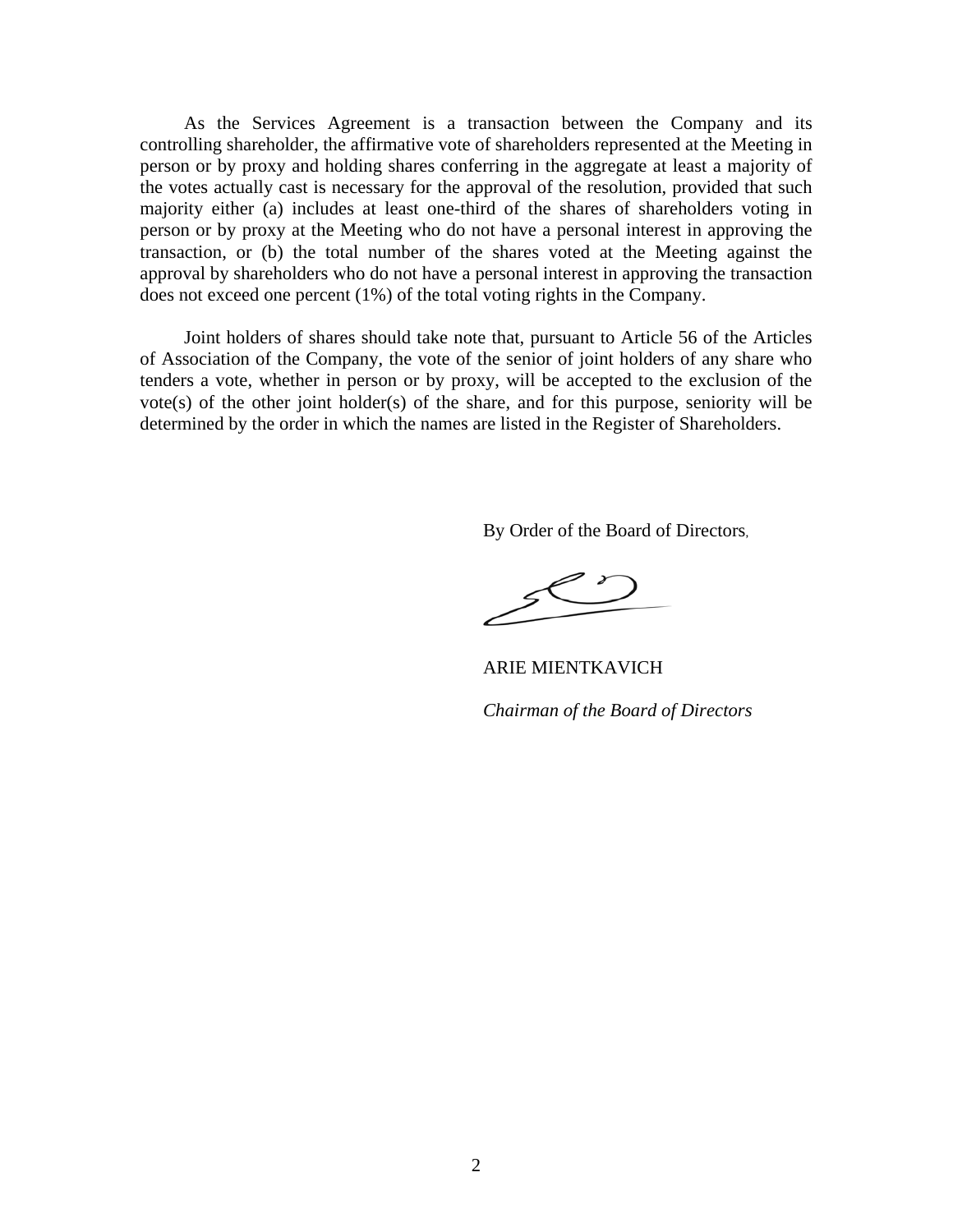# **ELRON ELECTRONIC INDUSTRIES LTD. 3 Azrieli Center The Triangle Building, 42nd Floor Tel-Aviv, Israel**

#### **PROXY STATEMENT**

This Proxy Statement is furnished to the holders of Ordinary Shares, NIS 0.003 nominal value (the "Ordinary Shares"), of Elron Electronic Industries Ltd. (the "Company" or "Elron") in connection with the solicitation by the Board of Directors of the Company of proxies for use at a Special General Meeting of Shareholders (the "Meeting" ) to be held on April 22, 2009, at 10:00 a.m., Israel time, or at any adjournment thereof, pursuant to the accompanying Notice of Special General Meeting of Shareholders.

It is proposed that at the Meeting, the shareholders approve the execution by the Company of the Services Agreement (the "Services Agreement"), dated as of March 19, 2009, between the Company and Discount Investment Corporation Ltd. ("DIC"). A copy of the Services Agreement is attached to this proxy statement as Appendix A.

The Company is unaware at this time of any other matters that will come before the Meeting.

A form of proxy for use at the Meeting and a return envelope for the proxy are enclosed. Shareholders may revoke the authority granted by their execution of proxies at any time before the effective exercise thereof, by filing with the Company a written notice of revocation or a duly executed proxy bearing a later date, or by voting in person at the Meeting. Unless otherwise indicated on the form of proxy, shares represented by any proxy properly executed and received by the Company at least forty-eight hours prior to the Meeting will be voted in favor of all the matters to be presented at the Meeting, as described above. On all matters considered at the Meeting, abstentions and broker non-votes will not be considered to have been voted. Although abstentions are taken into account to determine if a quorum is present, broker non-votes are not.

Proxies for use at the Meeting are being solicited by the Board. Only shareholders of record at the close of business on March 23, 2009 will be entitled to notice of and to vote at the Meeting. Proxies will be mailed to shareholders on or about March 26, 2009 and will be solicited chiefly by mail; however, certain officers, directors, employees and agents of the Company, none of whom will receive additional compensation therefor, may solicit proxies by telephone, fax or other personal contact. The Company will bear the cost of the solicitation of proxies, including the cost of preparing, assembling and mailing the proxy material, and will reimburse the reasonable expenses of brokerage firms and others for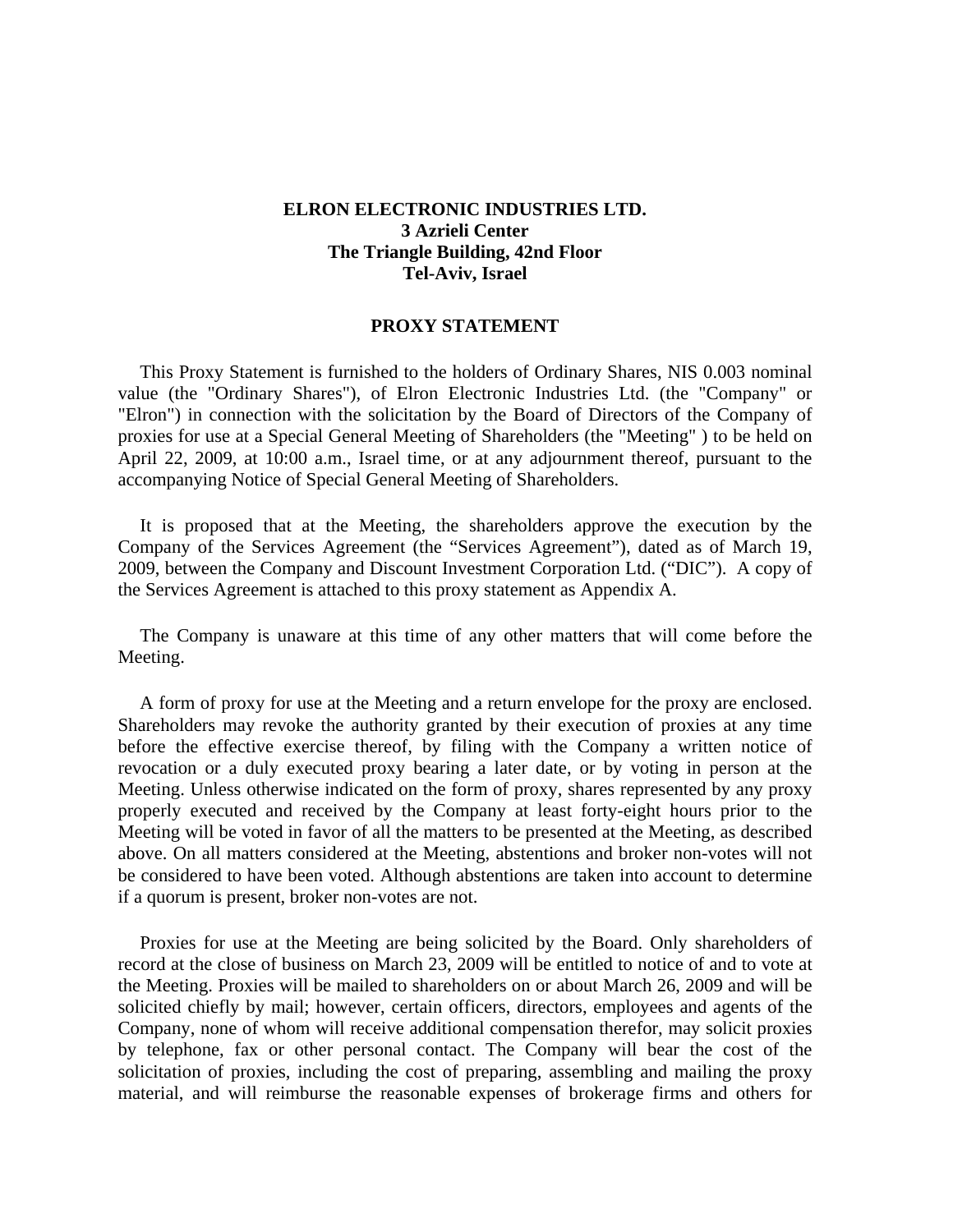forwarding material to beneficial owners of Ordinary Shares.

On March 15, 2009, the Company had issued and outstanding 29,650,017 Ordinary Shares, each of which is entitled to one vote upon each of the matters to be presented at the Meeting. No less than two shareholders holding in the aggregate one-third of the outstanding Ordinary Shares, present in person or by proxy and entitled to vote, will constitute a quorum at the Annual General Meeting.

# **BENEFICIAL OWNERSHIP OF SECURITIES BY CERTAIN BENEFICIAL OWNERS AND MANAGEMENT**

The following table sets forth, as of March 15, 2009, unless otherwise specified, the number of Ordinary Shares beneficially owned by all shareholders known to us to beneficially own more than 5% of our Ordinary Shares and by all officers and directors as a group\*:

| <b>Name and Address</b>                                       | Number of<br><b>Ordinary Shares</b> | <b>Percent of</b><br>Ordinary<br><b>Shares</b> |
|---------------------------------------------------------------|-------------------------------------|------------------------------------------------|
| Discount Investment Corporation Ltd. (1)<br>Tel Aviv, Israel  | 14,442,111                          | 48.71%                                         |
| Clal Insurance Enterprises Holdings Ltd. (2)                  | 11,079                              | $0.04\%$                                       |
| Tel Aviv, Israel<br>All Officers and Directors as a group (3) | 213,224                             | 0.72%                                          |

\* The above table does not include 135,300 shares held for the account of provident funds, mutual funds, pension funds, exchange traded funds and insurance policies, which are managed by subsidiaries of Clal Insurance Enterprises Holdings Ltd,. an entity controlled by IDBD.

 (1) IDB Holding Corporation Ltd. ("IDBH") is the parent of IDB Development Corporation Ltd. ("IDBD"), which, in turn, is the parent of DIC and Clal Insurance Enterprises Holdings Ltd. ("Clal Insurance"). IDBH, IDBD, DIC and Clal Insurance are public companies whose ordinary shares are traded on the Tel Aviv Stock Exchange ("TASE").

As of March 15, 2009, IDBH was controlled as follows: (i) Ganden Holdings Ltd. ("Ganden"), a private Israeli company controlled by Nochi Dankner and his sister Shelly Bergman, held, directly and through a wholly-owned subsidiary, approximately 55.26% of the outstanding shares of IDBH; (ii) Shelly Bergman, through a wholly-owned company, held approximately 4.23% of the outstanding shares of IDBH; (iii) Avraham Livnat Ltd. ("Livnat"), a private Israeli company controlled by Avraham Livnat held, directly and through a wholly-owned subsidiary, approximately 13.43% of the outstanding shares of IDBH; and (iv) Manor Holdings BA Ltd. ("Manor"), a private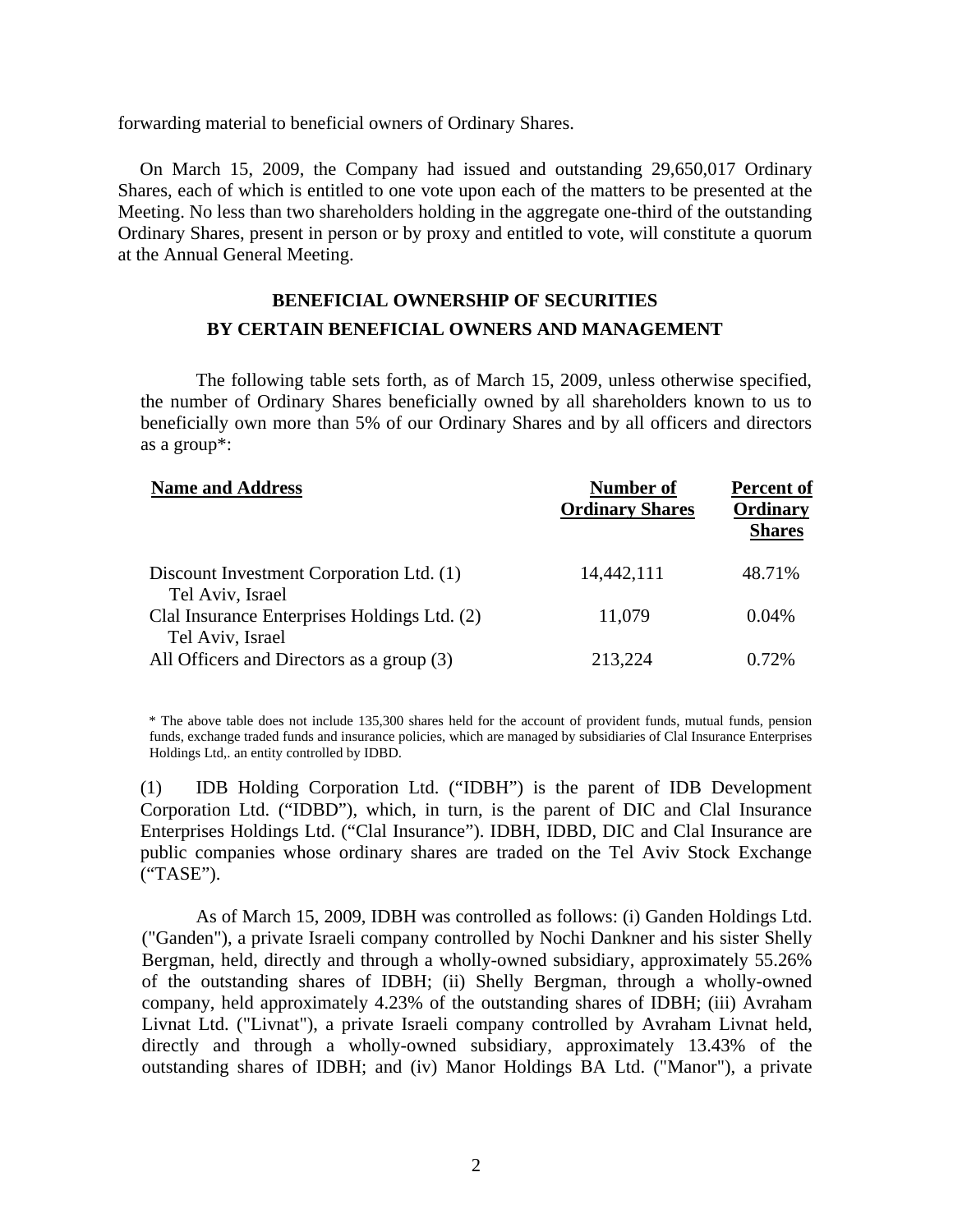company controlled by Ruth Manor held, directly and through a majority-owned subsidiary, approximately 13.42% of the outstanding shares of IDBH.

Subsidiaries of Ganden, Livnat and Manor have entered into a shareholders' agreement with respect to shares of IDBH constituting 31.02%, 10.34% and 10.34%, respectively, of the outstanding shares of IDBH for the purpose of maintaining and exercising control of IDBH as a group. Their additional holdings in IDBH are not subject to the shareholders' agreement. The term of the shareholders' agreement expires in May 2023.

Based on the foregoing, IDBH (by reason of its control of IDBD, and by reason of IDBD's control of DIC), Ganden, Manor and Livnat (by reason of their control of IDBH) and Nochi Dankner, Shelly Bergman, Ruth Manor and Avraham Livnat (by reason of their control of Ganden, Manor and Livnat, respectively) may be deemed to share with DIC the power to vote and dispose of Elron's Ordinary Shares held by DIC.

Most of the foregoing holdings in IDBH have been pledged in favor of certain financial institutions as collateral for loans taken to finance the purchase of shares of IDBH. Upon certain events of default, these financial institutions may foreclose on the loans and assume ownership of or sell such holdings.

Nochi Dankner is the Chairman of IDBH, IDBD and DIC and a director of Clal Insurance. Zehava Dankner (the mother of Nochi Dankner) is a director of IDBH, IDBD and DIC. Rona Dankner (the daughter of Nochi Dankner) is a director of Elron. Zvi Livnat (a son of Avraham Livnat) is a director of IDBH, IDBD and DIC. Shay Livnat (a son of Avraham Livnat) is a director of IDBD, Clal Insurance and Elron. Isaac Manor (the husband of Ruth Manor) is a director of IDBH, IDBD, DIC and Clal Insurance and Dori Manor (the son of Isaac and Ruth Manor) is a director of IDBH, IDBD, DIC and Elron.

DIC's address is 3 Azrieli Center, 44th floor, Tel Aviv 67023, Israel.

(2) Clal Insurance is majority owned by IDBD, the parent company of DIC, which in turn is a controlling shareholder of the Company. As of March 15, 2009, the other major shareholder of Clal Insurance was Bank Hapoalim B.M., which held approximately 9.95% of Clal Insurance's shares. None of the remaining shareholders of Clal Insurance held more than 5% of its shares.

Clal Insurance's address is 48 Menachem Begin Rd., Tel Aviv, Israel.

(3) This amount includes 210,000 shares underlying options that are currently exercisable or that will become exercisable within 60 days of March 15, 2009. This amount does not include any shares that may be deemed to be beneficially owned by directors by virtue of their affiliation with DIC.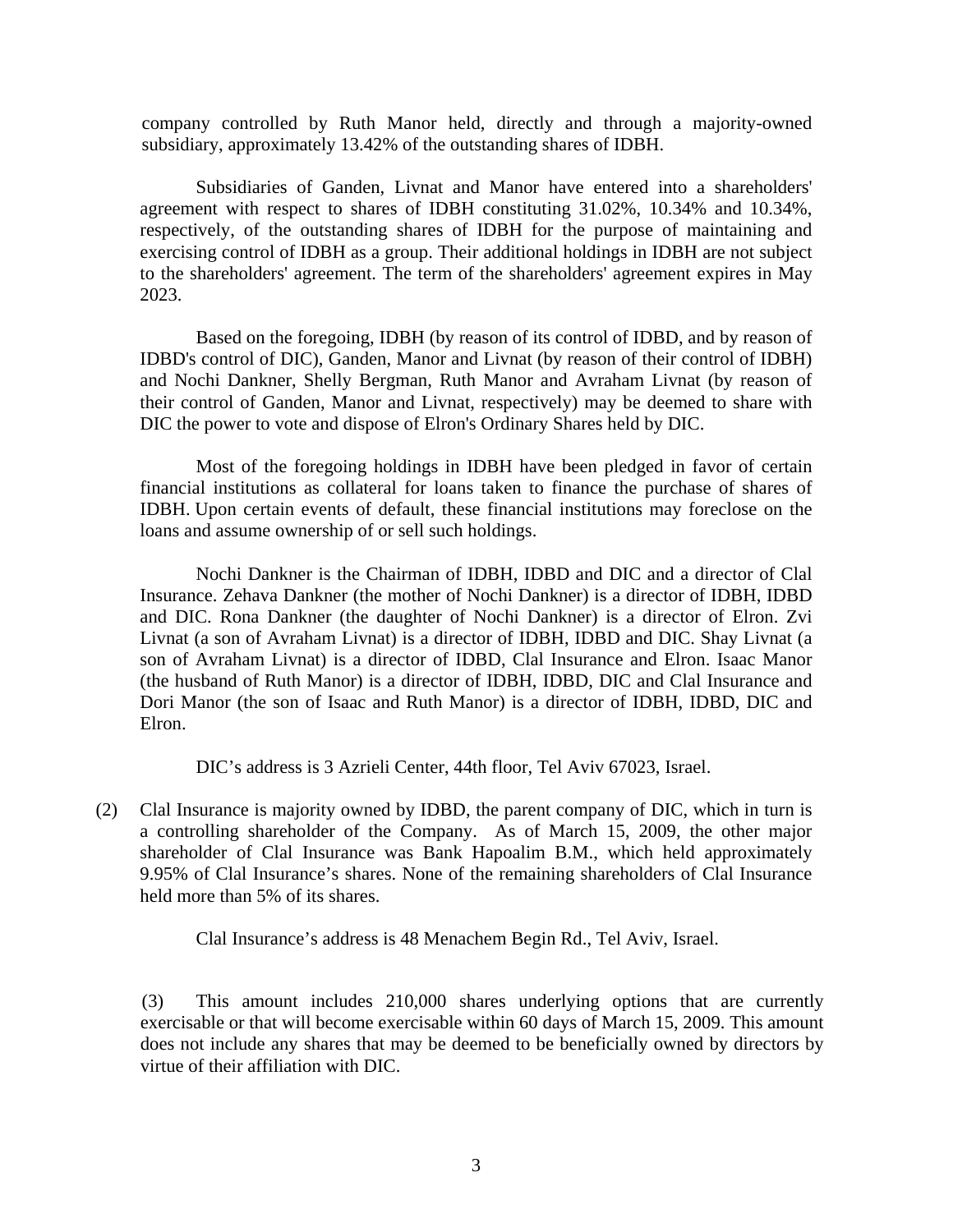#### **ITEM 1 – APPROVAL OF SERVICES AGREEMENT WITH DIC**

Elron and DIC entered into the "Services Agreement", pursuant to which Elron is to receive managerial and administrative services from DIC (the "Services"). The Services Agreement will be effective following, and is conditioned upon, shareholder approval at the Meeting. The Services would encompass all of the services currently performed by Elron personnel at its headquarters. In reaching its decision, Elron's Board and Audit Committee considered the current market conditions and the need to effectively manage the operating costs of the Company. The Board took into consideration that the professional skills and experience of DIC's management team would benefit Elron in, among other things, increasing its efficiency and saving costs in the face of the current financial crisis.

The Services will be perfomed by persons designated by DIC and approved by Elron (the "Staff"), all of whom shall be employed or otherwise engaged by DIC, at its cost, except as described below. The Services Agreement provides that the designation of Staff persons performing functions of officers of Elron shall be as follows:

- CEO and CFO candidates to be proposed and appointed by Elron if approved by DIC and Elron's Board of Directors; and
- Comptroller, in-house General Counsel and Corporate Secretary candidates to be proposed and appointed by Elron if approved by DIC.

Elron will provide those Staff persons performing functions of officers of Elron with indemnification letters provided by it to its officers prior to the effective date of the Services Agreement. In addition, Elron will indemnify DIC for any amounts DIC will be required to pay as a result of any legal or administrative proceeding initiated by any third party (other than Staff persons) seeking to impose liability on DIC arising from any act or omission in performing the Services, unless such act or omission amounted to gross negligence or was done other than in good faith. Moreover, DIC will not be responsible for any act or omission of any Staff person in performing the Services unless such act or omission was made pursuant to the express instructions of DIC.

DIC will perform the Services through a reasonably sufficient number of persons having reasonably appropriate experience and capabilities. Pursuant to the Services Agreement, Elron may instruct DIC to terminate the employment of any Staff person in providing the Services to Elron at any time and for any reason.

Pursuant to the Services Agreement, in consideration for the Services, Elron will pay DIC an annual fee in the amount of New Israeli Shekels 4,669,500 (currently equal to approximately \$1.1 million), subject to adjustment based on any increase in the Israeli Consumer Price Index.

Under the Services Agreement, DIC has no obligation to provide Elron with any financing which may be required for any of Elron's operations and activities.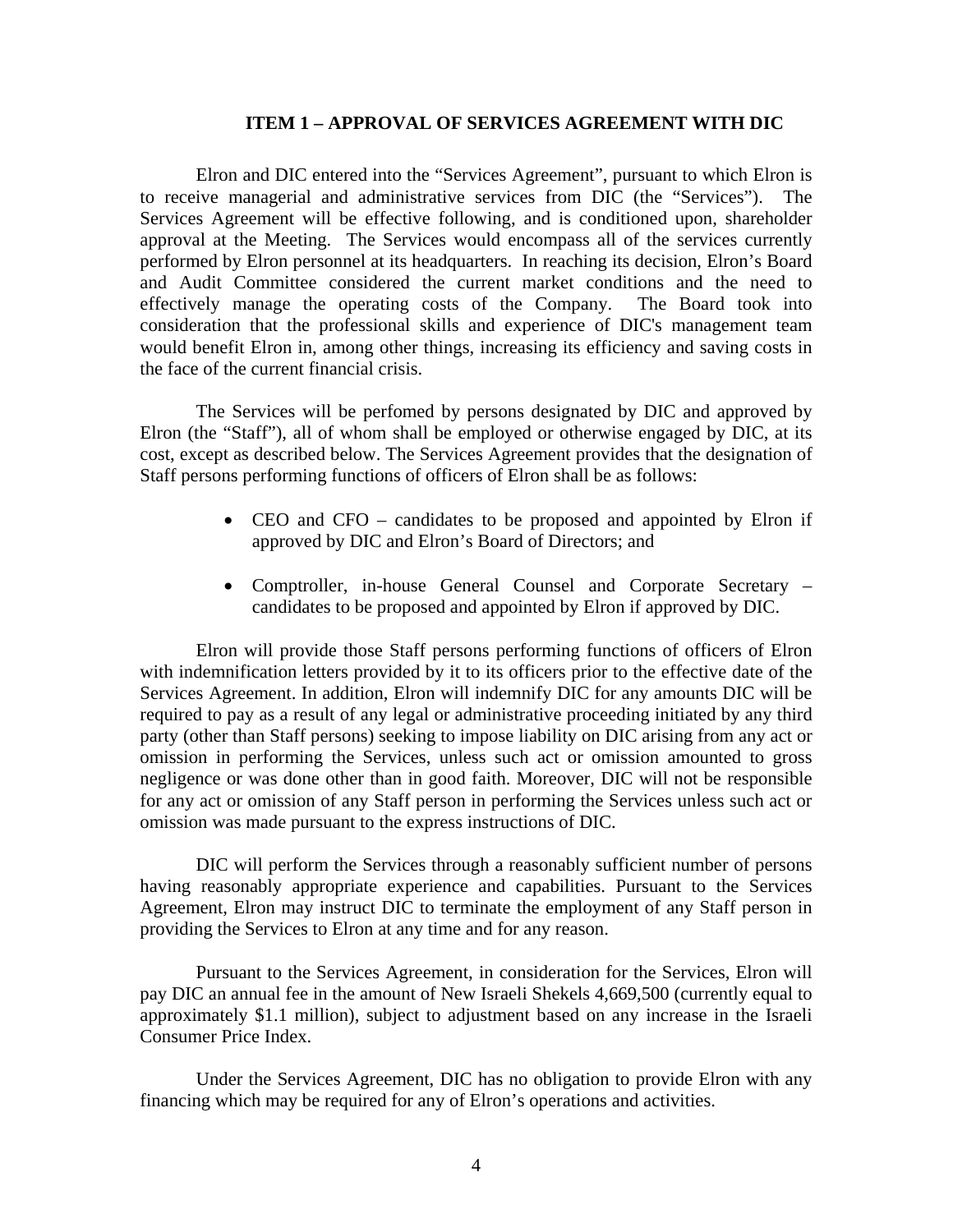All expenditures (other than the costs of employing the Staff) required in the operations and activities of Elron, including the activities by DIC for Elron, will be borne by Elron at its expense. Accordingly, Elron will continue to be responsible, among others, for all costs associated with its office space, third party professional services, audit fees, customary travel expenditures and the costs of complying with listing and regulatory requirements. Elron, in its sole discretion and at its own expense, may pay special bonuses to the Staff for special contributions to Elron's benefit. Elron will also bear any expenses incurred in connection with the termination of its current employees.

The term of the Services Agreement is three years, subject to either party having the right to terminate it on at least 120 days prior notice if DIC is no longer the largest shareholder of Elron. Within a reasonable timeframe prior to its termination, Elron may approach any Staff person and seek to recruit such Staff person to provide services to Elron following termination of the Services Agreement.

 Elron will continue to be governed by both its Board of Directors and independent Audit Committee. While providing the Services, DIC will use its best efforts to cause Elron to comply with and implement all legal and regulatory requirements. Moreover, each Staff person assigned to any specified position will have the same authorities and responsibilities that would have been attributed to such person, and will be subject to the same duties and obligations under applicable law, as if such person had been employed directly by Elron itself in a corresponding position.

The Services Agreement was approved by Elron's Board of Directors and Audit Committee as required by the Israel Companies Law, 1999 (the "Companies Law"), due to the fact that the Services Agreement is a transaction between the Company and its controlling shareholder (namely - DIC). The majority of Elron's directors are deemed by law to have a personal interest in the transaction because of their (or their relatives') position in DIC and/or in IDBH, the parent of DIC. As permitted under the Companies Law, since the majority of the directors on the Board are deemed by law to have a personal interest in the transaction, all of Elron's directors participated in the vote including those that are deemed interested parties in the transaction.

In connection with the Services Agreement, based on salary levels in February 2009, Elron expects to reduce its salary and related employment costs by approximately \$1.7 million, net of the fee payable under the Services Agreeement. In connection with employee terminations, Elron may incur one-time charges of up to approximately \$400,000.

A copy of the Services Agreement is attached to this proxy statement as Appendix A and the descriptions herein of the terms and conditions of the Services Agreement are qualified in their entirety by reference to Appendix A.

It is proposed that at the Meeting, the following Resolution be adopted: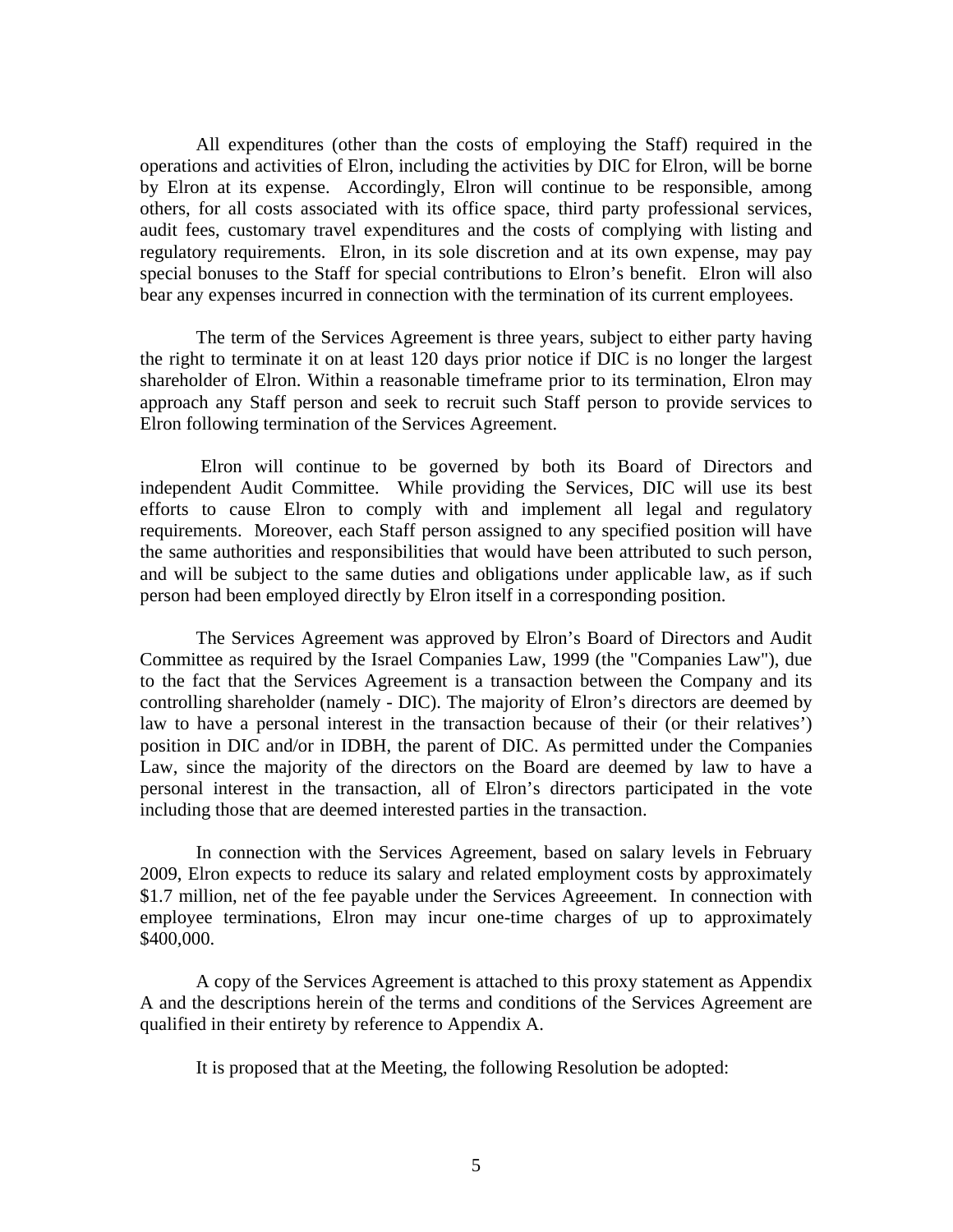"RESOLVED, that the execution by the Company of the Services Agreement, dated as of March 19, 2009, between the Company and Discount Investment Corporation Ltd. is hereby approved."

The affirmative vote of shareholders represented at the Meeting in person or by proxy and holding Ordinary Shares conferring in the aggregate at least a majority of the votes actually cast is necessary for the approval of the Resolution, provided that such majority either (a) includes at least one-third of the shares of shareholders voting in person or by proxy at the Meeting who do not have a personal interest in approving the transaction, or (b) the total number of the shares voted at the Meeting against the approval by shareholders who do not have a personal interest in approving the transaction does not exceed one percent (1%) of the total voting rights in the Company.

## **The Audit Committee and the Board of Directors recommend a vote FOR approval of this proposed Resolution.**

The Board of Directors is not aware of any other matter to come before the Meeting. However, if any other matter should be lawfully raised at the Meeting, the individuals designated on the enclosed proxy card will vote in accordance with their discretion.

By Order of the Board of Directors,

ARIE MIENTKAVICH *Chairman of the Board of Directors* 

March 24, 2009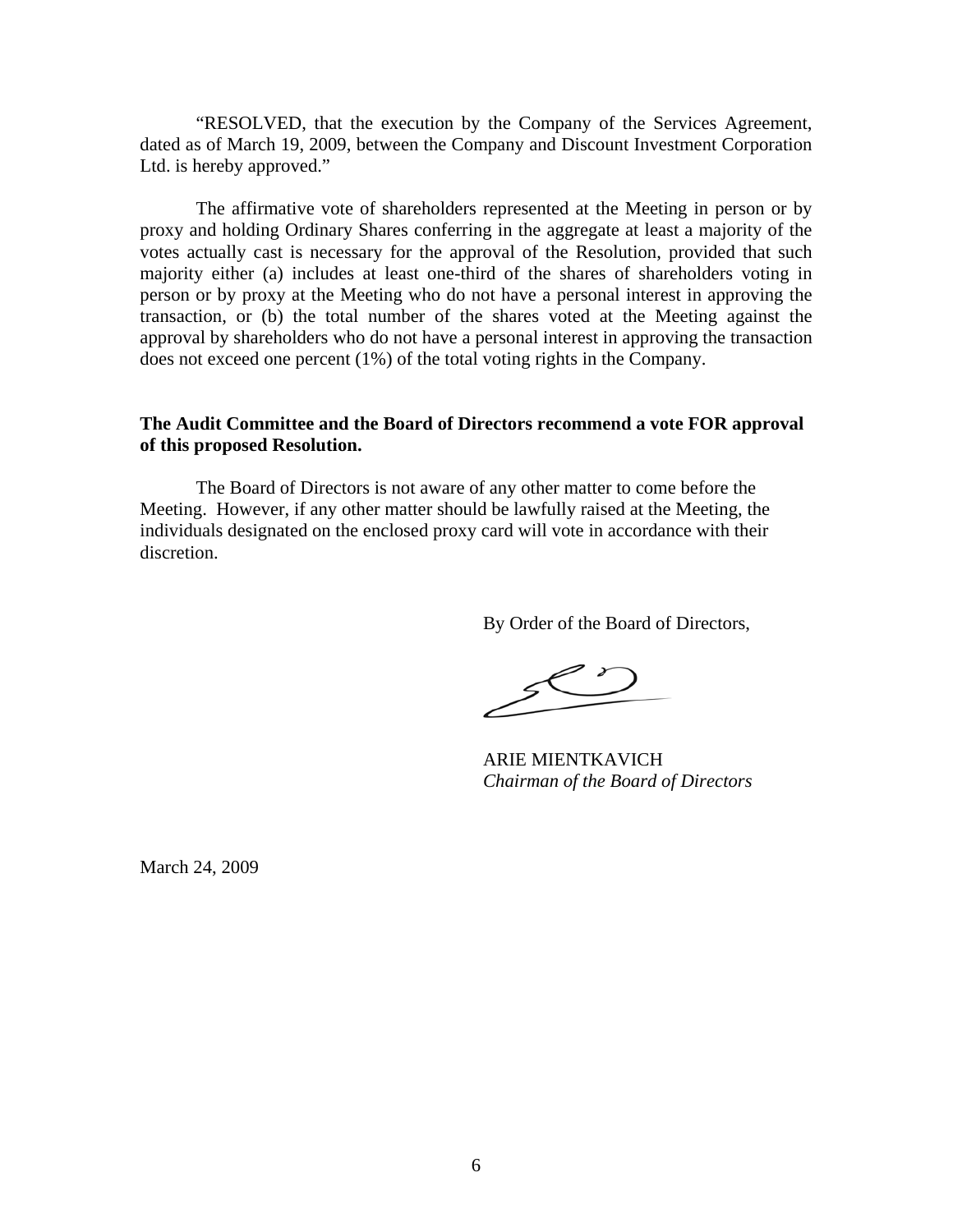This SERVICES AGREEMENT (the "**Agreement**") dated as of March 19, 2009 is made between ELRON ELECTRONIC INDUSTRIES LTD., a public company incorporated and existing under the laws of the State of Israel ("**Elron**") and DISCOUNT INVESTMENT CORPORATION LTD., a public company incorporated and existing under the laws of the State of Israel ("**DIC**").

- **WHEREAS** DIC, being the major shareholder of Elron, is familiar with the business and operations of Elron; and
- **WHEREAS** DIC proposed to Elron that, as part of efficiency and cost saving measures of Elron, its affairs will be managed through management services to be provided to Elron by DIC pursuant to this Agreement rather than through manpower employed by Elron itself; and
- **WHEREAS** DIC has appropriate skills and experience to provide management services to Elron pursuant to this Agreement; and
- **WHEREAS** Elron is willing, for efficiency and cost saving purposes, to manage its affairs through management services to be provided by DIC pursuant to this Agreement rather than through manpower employed by Elron itself; and

# **NOW THEREFORE THE PARTIES HEREBY AGREE AS FOLLOWS:**

- 1. DIC will provide to Elron, and Elron will receive from DIC, managerial and administrative services for the current management of the affairs and day-to-day operations of Elron as set forth herein (the "**Services**").
- 2. The Services will be performed by DIC through persons, having reasonably appropriate experience and capabilities, to be designated by DIC for such purpose as DIC in its discretion will determine from time to time subject to the provisions forth below (the "**Staff**"). In this respect:
	- 2.1 The Staff will perform on behalf of DIC all the functions and duties currently performed by Elron's employees (other than the Chairman of Elron's Board of Directors) and accordingly the Staff will be reasonably sufficient from time to time for such purpose.
	- 2.2 DIC will employ or otherwise engage all Staff persons. The employment or other engagement of all such persons shall be on terms to be determined by DIC at its discretion and shall further be at DIC's own expense and responsibility.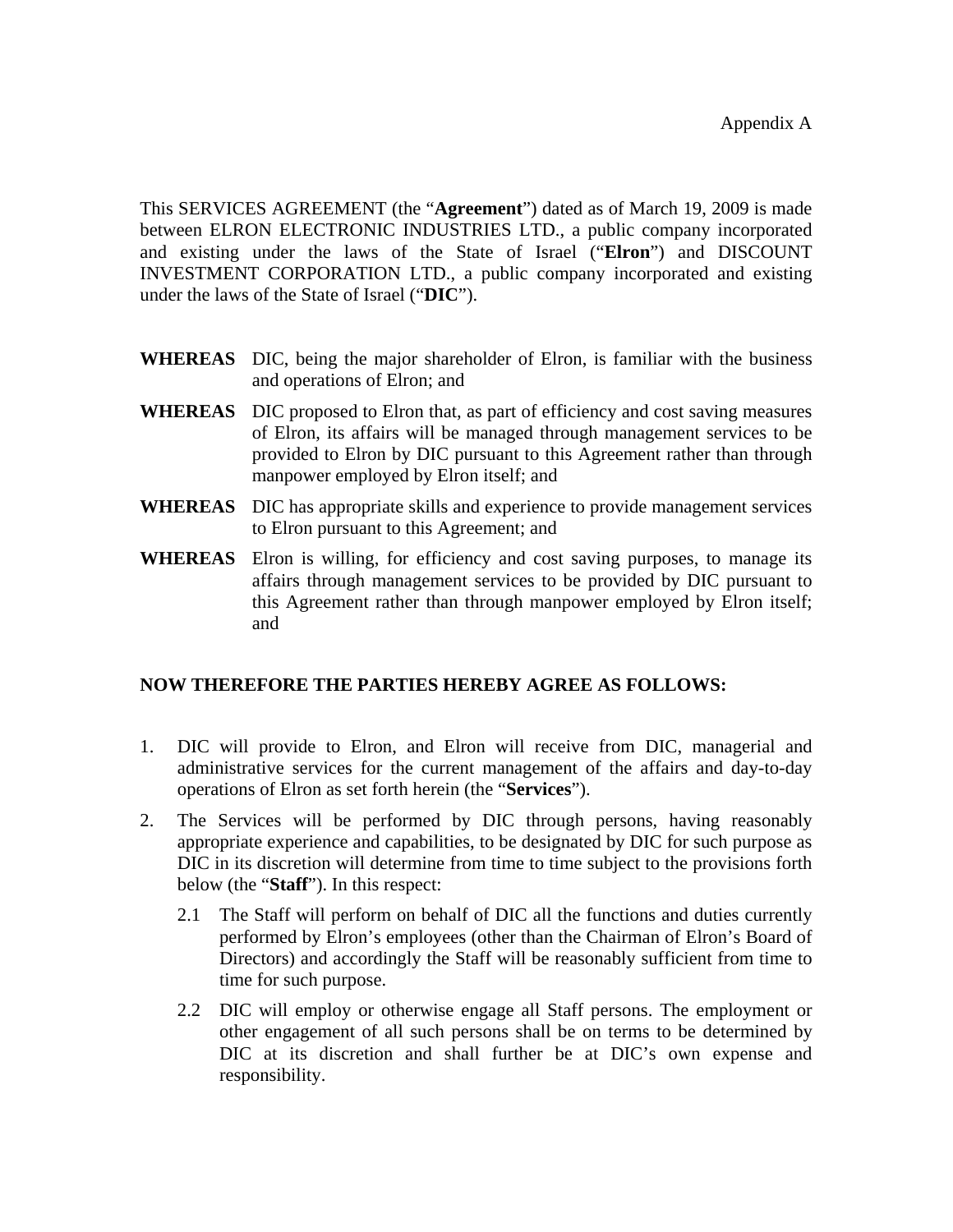- 2.3 Elron will propose from time to time a person, having reasonably appropriate experience and capabilities, for serving as, and performing the functions of, Elron's chief executive officer or president (or co-CEO or co-presidents, if cosharing of this position by that person is acceptable to DIC), and that person will be appointed by Elron accordingly only if approved and employed or otherwise engaged by DIC, and only if approved by Elron's Board of Directors.
- 2.4 Elron will propose from time to time a person, having reasonably appropriate experience and capabilities, for serving as, and performing the functions of, Elron's chief financial officer, and that person will be appointed by Elron accordingly only if approved and employed or otherwise engaged by DIC, and only if approved by Elron's Board of Directors.
- 2.5 Elron will propose from time to time persons, having reasonably appropriate experience and capabilities, for serving as, and performing the functions of, Elron's comptroller, Elron's corporate secretary, and Elron's in-house legal counsel, respectively, and they will be appointed by Elron to such offices accordingly only if approved and employed or otherwise engaged by DIC.
- 2.6 DIC will designate from time to time Staff persons or other persons, having reasonably appropriate experience and capabilities, for serving on the boards of directors of Elron's investee companies in such events and to such extent as Elron may be entitled from time to time to appoint or nominate members of such boards of directors and they will be appointed accordingly only if approved by Elron's CEO.
- 2.7 Elron may instruct DIC to terminate the employment of any Staff person or other person in providing Services pursuant to this Agreement, at any time and for any reason, and in such event that person will cease to serve in such position and cease to provide Services pursuant to this Agreement.
- 3. DIC undertakes, and Elron agrees, that in performing the Services:
	- 3.1 DIC will act faithfully to and for the benefit of Elron. DIC will be responsible that the Staff will act likewise. Subject to the provisions of Section 2 hereof, DIC will allocate the necessary time and human resources for the purpose of performing its obligations and duties under this Agreement.
	- 3.2 DIC will comply and act in accordance with, and will cause the Staff to comply and act in accordance with, all the resolutions of Elron's Board of Directors and committees thereof adopted from time to time and, subject to the foregoing, in accordance with Elron's articles of association and corporate governance codes in effect from time to time.
	- 3.3 Each Staff person assigned to any specified position will have the same authorities and responsibilities that would have been attributed to such person, and will be subject to the same duties and obligations under applicable law, as if such person had been employed directly by Elron itself in a corresponding position.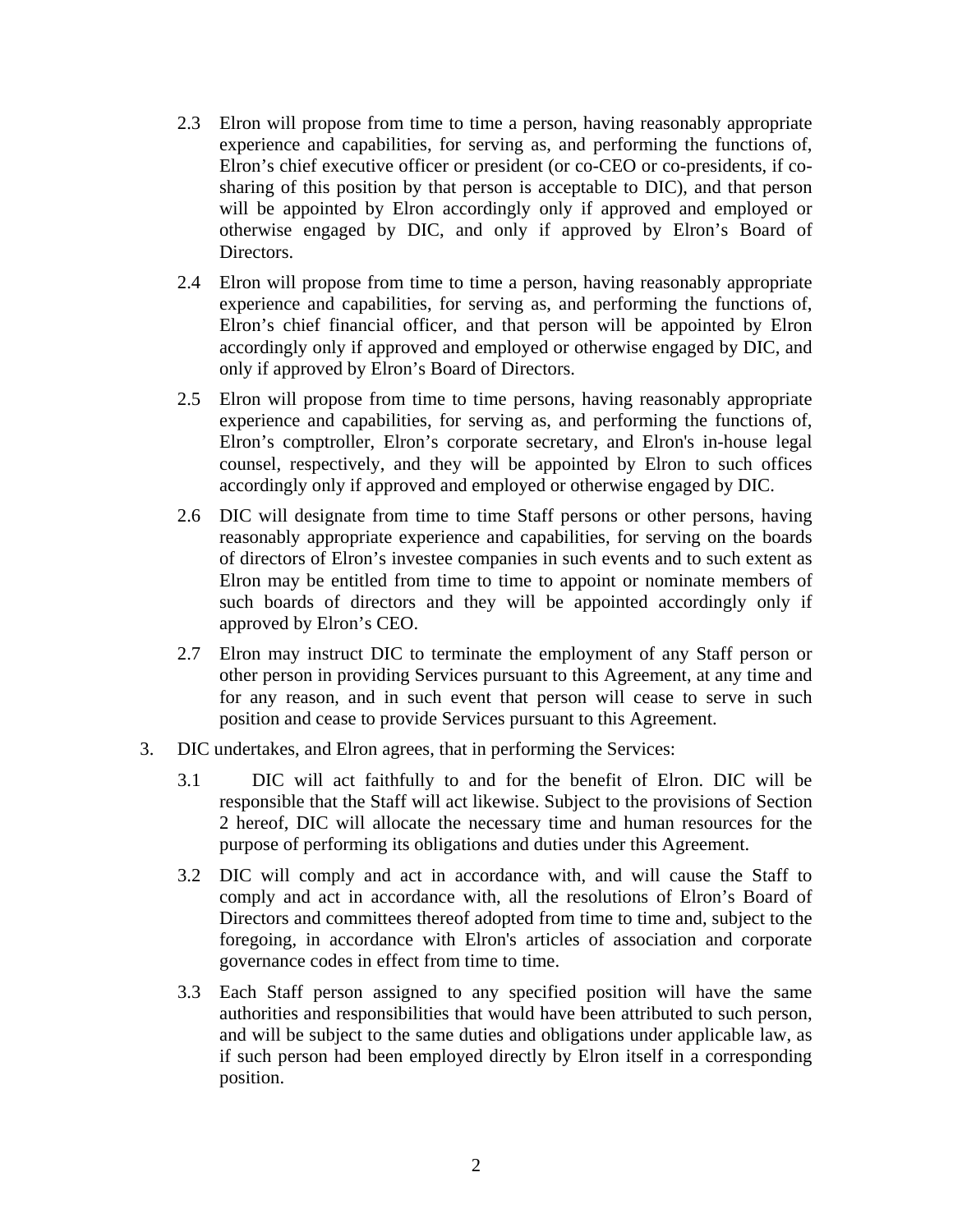- 3.4 DIC will be in charge of the operation of Elron's bank accounts and securities custody accounts under the supervision and instructions of Elron's CFO. DIC will cause that all funds or securities delivered to Elron will be deposited in such accounts, and that all funds or securities to be delivered by Elron will be drawn from such accounts. DIC will cause that no withdrawals from such accounts will be made by the Staff other that for Elron's purposes.
- 3.5 DIC will designate from time to time suitable Staff persons to act as authorized signatories of Elron (including in Elron's bank accounts and securities custody accounts) with such authorities as DIC shall determine, and they will be appointed by Elron to such positions with such authorities accordingly if approved by Elron's Board of Directors.
- 3.6 While providing the Services DIC will use its best efforts to cause that Elron will comply with and implement all requirements under any applicable law, securities authorities rules and regulations, stock exchanges rules and regulations, judicial orders and competent authorities' instruction to which Elron may be subject from time to time.
- 3.7 While providing the Services DIC will use its best efforts to cause that Elron will perform its existing contractual obligations, subject to the sufficiency of funds being from time to time at Elron's disposal. DIC will not cause Elron to enter into any new contractual relationship involving any financial obligations of Elron unless sufficient funds required to meet such financial obligation as and when due are reasonably assured to Elron or, in any case, if so instructed by Elron's Board of Directors.
- 4. DIC will have no obligation to provide to Elron any financing which may be required for any of Elron's operations and activities.
- 5. For the purpose of performing the Services, Elron will make available to DIC all the files, documents and records of Elron, in whatever form (including in any electronic or digital form), and all the office facilities (including office space, furniture, equipment and supply, information systems, communication systems, book-keeping and accounting softwares and control systems), which are and may be from time to time at Elron disposal. DIC may use the same solely for the purpose of performing the Services.
- 6. Elron will provide to Staff persons performing functions of officers, indemnification letters with respect to liabilities to which they will become exposed by virtue of performing such functions. Such indemnification letters will be provided by Elron as customarily provided by it to its officers prior to the date hereof. In addition, if any legal or administrative proceeding are initiated by any third party (other than any Staff person) seeking to impose on DIC any liability arising from any act or omission done in performing the Services pursuant to this Agreement, Elron will indemnify DIC for all amounts that DIC will be required to pay as a result of such proceedings (including reasonable legal costs incurred by DIC in connection with such proceedings), unless such act or omission amounted to gross negligence or was done other than in good faith. Notwithstanding any other provision of this Agreement, as to any Staff person proposed or approved by Elron, DIC will not be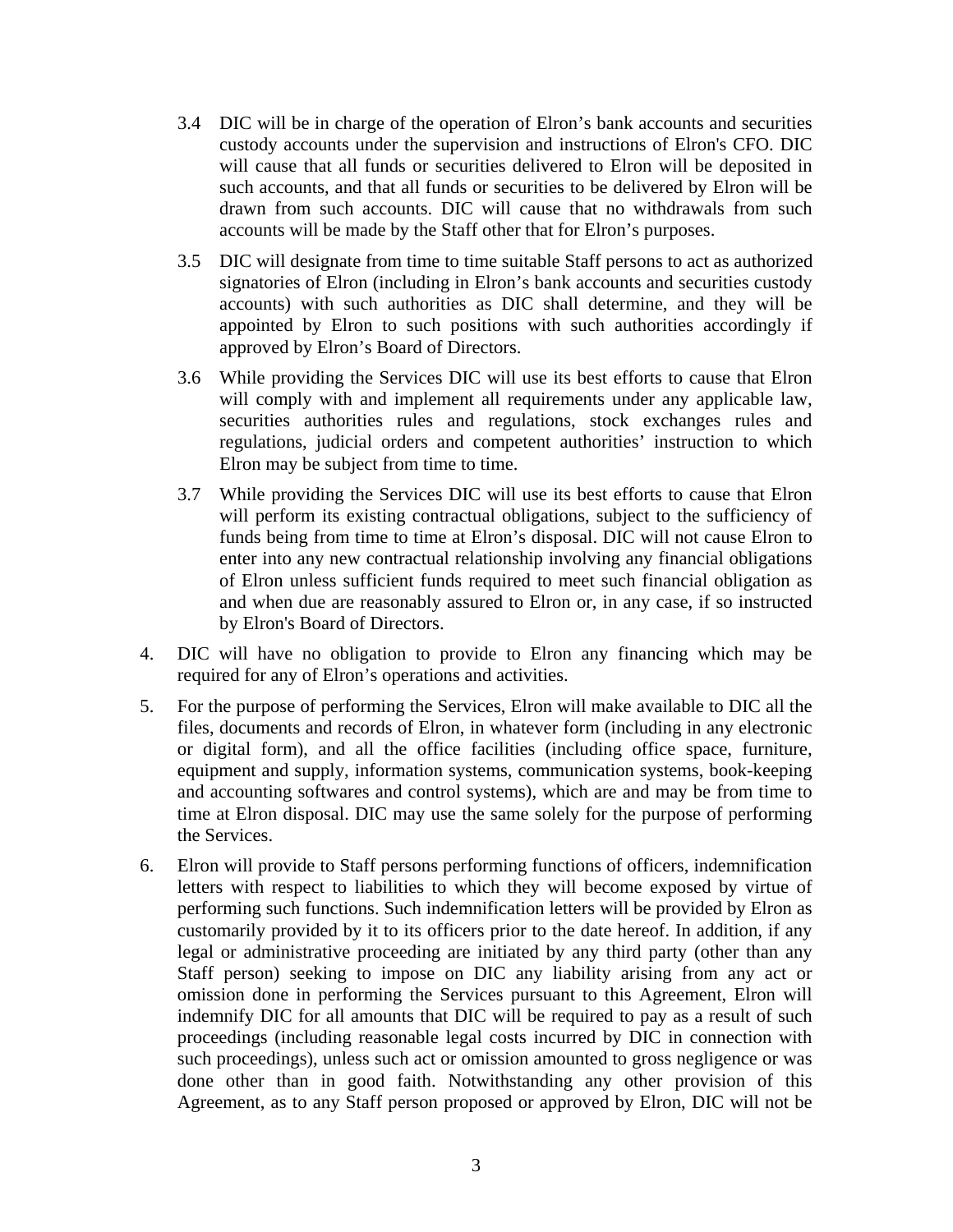responsible for any act or omission of such Staff person in performing the Services in accordance with this Agreement, unless such act or omission was made pursuant to express instructions of DIC to such Staff person.

- 7. Except as expressly otherwise stated herein, all expenditures arising from, relating to or required for the operations and activities of Elron (including activities performed by DIC for Elron) will be borne by Elron at its expense. Without limiting the generality of the foregoing, Elron will bear at its expense all costs and expenditures relating to Elron's office facilities and supplies; traveling (not including daily ordinary traveling), boarding and lodging of persons (including the Staff) in respect of performing specific missions for Elron; professional services of third parties requested for Elron's use (such as professional consultancy, investment banking, valuations, surveys etc.); and auditing of Elron's accounts. Elron, at its sole discretion, may pay through DIC, at Elron's own expense, special bonuses for special contribution of Staff persons to Elron's interests.
- 8. Elron will terminate the employment of all its employees (other than the employment of the Chairman of its Board of Directors) with effect no later than on the Effective Date (as hereinafter defined). Elron shall be responsible for, and shall bear at its expense, all payments resulting from or connected with such termination of employments which may be due to such employees pursuant to their employment agreements and any applicable law. As of the Effective Date, DIC shall be responsible and liable for all payments, rights and obligations connected with the employment and termination of employment of Staff persons, and DIC shall be deemed the sole employer of all Staff persons, for all intents and purposes, including but not limited to purposes of labor law, tax law, tort law and corporate law.
- 9. In consideration for the Services, Elron will pay to DIC a fee in the amount of NIS 4,669,500 per annum (the "**Fee**"), and a pro rata portion thereof for part of a year. The Fee will be paid to DIC in consecutive quarterly installments no later than at the end of each quarterly period for the same quarterly period. The amount of the Fee will be linked to the Index (as hereinafter defined) such that if the Index known on the date of actual payment on account of the Fee (the "**New Index**") is higher than the Index known on the date hereof (the "**Basic Index**"), the amount of the Fee will be increased by the same rate of increase of the New Index above the Basic Index. For the purpose hereof: the "**Index**" means the Israeli Consumer Price Index as published from time to time by the Central Bureau of Statistics, or any other official index of consumer prices as may be determined and published from time to time by any Israeli competent authority in lieu of such Israeli Consumer Price; and the "Index known" on any given date means the most recent Index published prior to such date.
- 10. Value Added Tax due from DIC under applicable law in respect of any payment to be made by Elron to DIC pursuant to this Agreement will be paid by Elron to DIC in addition to and together with such payment.
- 11. This Agreement is conditional upon approval thereof by the corporate bodies of Elron and DIC respectively, as required by applicable law, within 60 days following the date hereof. Elron shall use its best efforts to hold within 45 days following the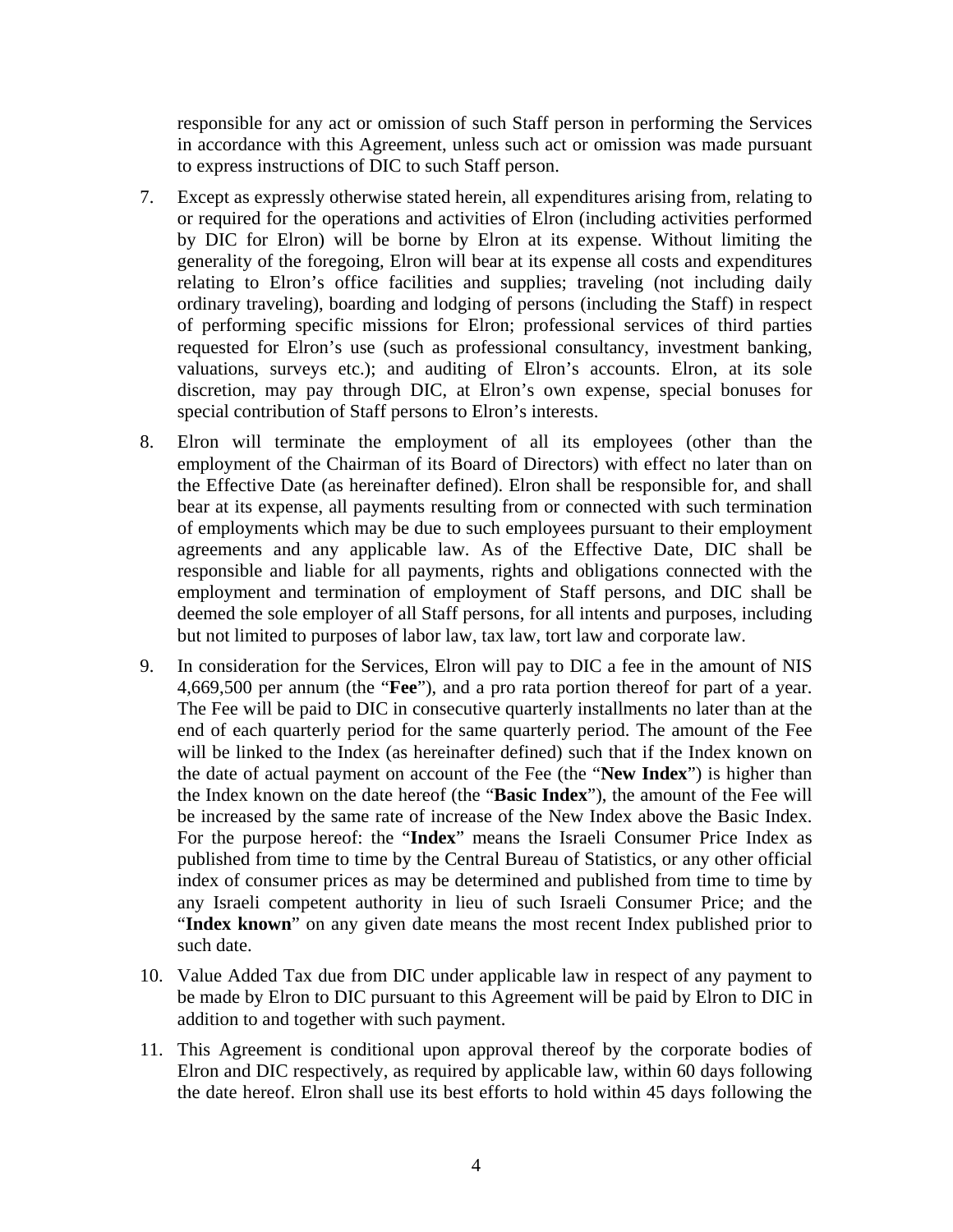date hereof a General Meeting of its shareholders that will be requested to approve this Agreement as required by applicable law This Agreement will become effective on the third business day, or any later day within 30 days as may be mutually determined by the parties (provided such later day was approved by the corporate bodies of Elron and DIC respectively, as required by applicable law), after all such approvals will have been obtained (the "**Effective Date**").

12. The term of this Agreement shall be three years, commencing on the Effective Date.

Notwithstanding the foregoing, in the event that DIC will cease to be the largest major shareholder of Elron, each of DIC and Elron may terminate the Agreement at any time thereafter, by a written notice delivered to the other party at least 120 days in advance.

- 13. DIC shall provide the Services as an independent contractor, and nothing in this Agreement shall create any employer-employee relationship between Elron and DIC or any Staff person. Should any court, or other competent authority (including but not limited to the Labor Tribunal, the Israel Tax Authority or the Israeli National Insurance Institute), deem Elron the employer of any Staff person, and consequently impose any liability (monetary or otherwise) upon Elron with respect to any Staff person, DIC will indemnify Elron and hold Elron harmless with respect to any such liability (including any reasonable legal costs incurred in connection therewith).
- 14. DIC shall keep confidential and will not use (other than for Elron's purposes) all non-public information regarding Elron, its investments, its business and its investee companies, that will come to the DIC's knowledge as a result of performing the Services. Except as otherwise required by applicable law or any competent authority, DIC will not disclose any such information to any third party but nevertheless may disclose the same to any third party which is bound to keep such information confidential. For the avoidance of doubt, this obligation of confidentiality shall remain in effect and survive the termination of this Agreement for any reason.
- 15. DIC shall be permitted to approach any person, employed by Elron on or prior to the date hereof, and seek to recruit such person for performing the Services pursuant to this Agreement. Within a reasonable time frame prior to date upon which this Agreement will terminate, Elron shall be permitted to approach any Staff person, employed by DIC at or prior to such time, and seek to recruit such Staff person to provide services to Elron following the termination of this Agreement.
- 16. This Agreement shall be governed by the laws of the State of Israel.
- 17. The address of each of the parties for the purposes hereof will, until modified by a written notice of such party delivered in advance to the other party, be as follows:
	- 17.1 Elron the Triangular Tower,  $42<sup>nd</sup>$  floor, 3 Azrieli Center, Tel Aviv 67023;
	- 17.2 DIC the Triangular Tower, 44<sup>th</sup> floor, 3 Azrieli Center, Tel Aviv 67023;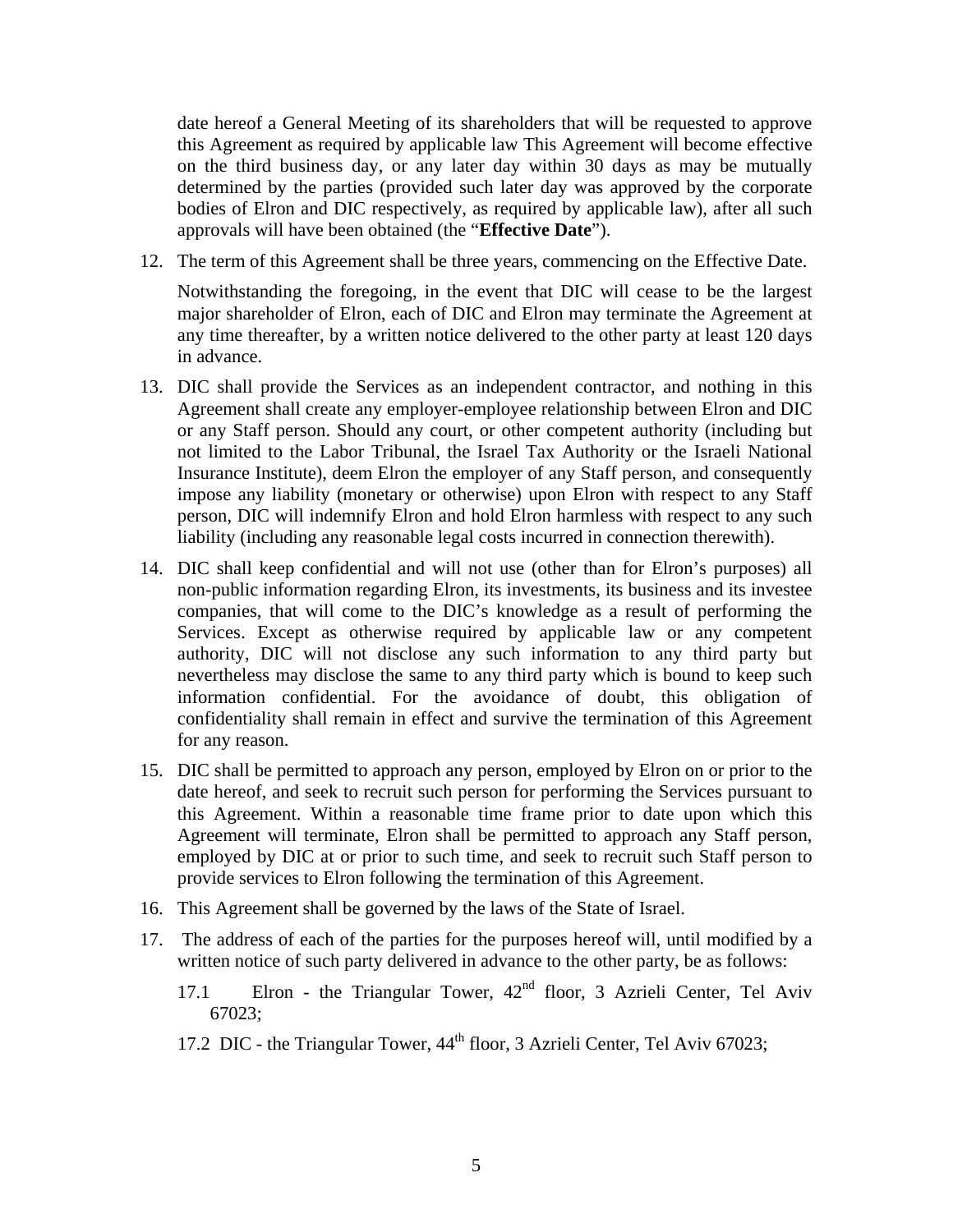# **IN WITNESS WHEREOF, THE PARTIES HERETO HAVE EXECUTED THIS AGREEMENT**:

 $\sqrt{s}$ /s/

**ELRON ELECTRONIC INDUSTRIES LTD. DISCOUNT INVESTMENT CORPORATION LTD.**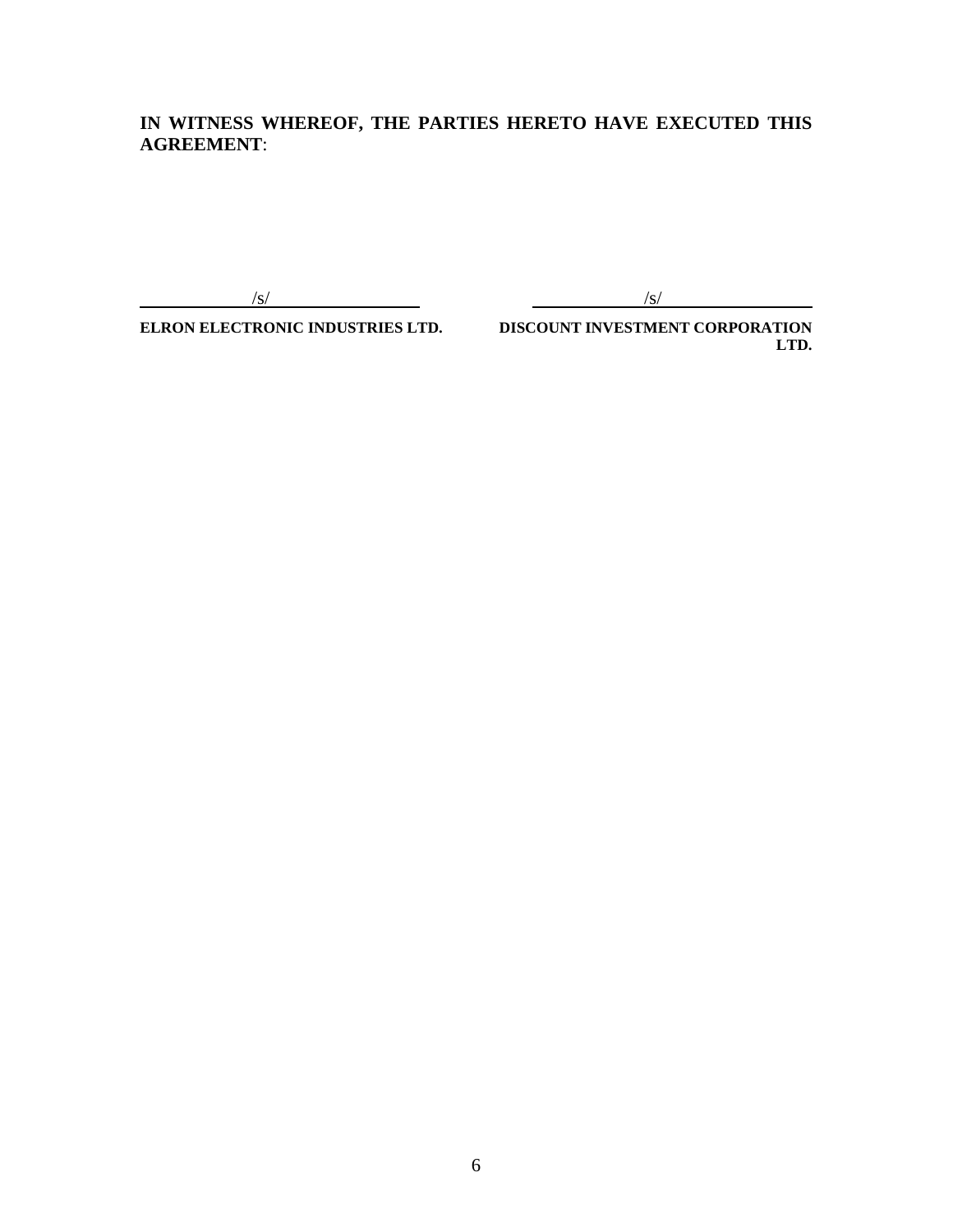# **ELRON ELECTRONIC INDUSTRIES LTD.**

**April 22, 2009**

Please sign, date and mail your proxy card in the envelope provided as soon as possible.

Please detach along perforated line and mail in the envelope provided.  $\mathbf{\dot{V}}$ 

# 00030000020000000000 0 042209

| PLEASE SIGN. DATE AND RETURN PROMPTLY IN THE ENCLOSED ENVELOPE. PLEASE MARK YOUR VOTE IN BLUE OR BLACK INK AS SHOWN HERE  X                                                                                                                     |                                                                                                                                                                                                                                                                                                                                                                                                                                                  |  |
|-------------------------------------------------------------------------------------------------------------------------------------------------------------------------------------------------------------------------------------------------|--------------------------------------------------------------------------------------------------------------------------------------------------------------------------------------------------------------------------------------------------------------------------------------------------------------------------------------------------------------------------------------------------------------------------------------------------|--|
| The shares represented by the Proxy will be voted in the manner directed,<br>and if no instructions to the contrary are indicated, will be voted "FOR" in<br>the Proposal listed herein.                                                        | FOR AGAINST ABSTAIN<br>1. to approve the execution of the Services Agreement dated as of March<br>19, 2009 between the Company and Discount Investment Corporation<br>Ltd., its principal shareholder.                                                                                                                                                                                                                                           |  |
|                                                                                                                                                                                                                                                 | Under the Companies law, 1999 you are required to indicate, whether or not you have a<br>personal interest in the resolution described in the above proposal, which shall include the<br>personal interest of any of your relatives or any entity in which you or any of your relatives:                                                                                                                                                         |  |
|                                                                                                                                                                                                                                                 | holds 5% or more of the issued and outstanding share capital or voting rights, or                                                                                                                                                                                                                                                                                                                                                                |  |
|                                                                                                                                                                                                                                                 | has the power to appoint one or more directors or a general manager (which in Israel is the<br>equivalent of a president in the United States), or                                                                                                                                                                                                                                                                                               |  |
|                                                                                                                                                                                                                                                 | is a director or a general manager.<br>$\bullet$                                                                                                                                                                                                                                                                                                                                                                                                 |  |
|                                                                                                                                                                                                                                                 | An interest resulting merely from the holding of a company's shares shall not be deemed to be a<br>personal interest.<br><b>YES</b><br>NO.                                                                                                                                                                                                                                                                                                       |  |
|                                                                                                                                                                                                                                                 | PLEASE STATE WHETHER OR NOT YOU HAVE A PERSONAL INTEREST<br>IN THE RESOLUTION DESCRIBED IN ABOVE PROPOSAL.                                                                                                                                                                                                                                                                                                                                       |  |
|                                                                                                                                                                                                                                                 | IF YOU FAIL TO INDICATE WHETHER OR NOT YOU HAVE A PERSONAL INTEREST IN THE<br>RESOLUTION DESCRIBED IN THE ABOVE PROPOSAL, YOUR SHARES WILL NOT BE<br>VOTED AND YOUR VOTE WILL NOT BE COUNTED FOR THE RESOLUTION.                                                                                                                                                                                                                                 |  |
|                                                                                                                                                                                                                                                 |                                                                                                                                                                                                                                                                                                                                                                                                                                                  |  |
|                                                                                                                                                                                                                                                 |                                                                                                                                                                                                                                                                                                                                                                                                                                                  |  |
|                                                                                                                                                                                                                                                 |                                                                                                                                                                                                                                                                                                                                                                                                                                                  |  |
|                                                                                                                                                                                                                                                 |                                                                                                                                                                                                                                                                                                                                                                                                                                                  |  |
| To change the address on your account, please check the box at right and<br>indicate your new address in the address space above. Please note that<br>changes to the registered name(s) on the account may not be submitted via<br>this method. |                                                                                                                                                                                                                                                                                                                                                                                                                                                  |  |
| Signature of Shareholder<br>Date:                                                                                                                                                                                                               | Signature of Shareholder<br>Date:                                                                                                                                                                                                                                                                                                                                                                                                                |  |
|                                                                                                                                                                                                                                                 | Note: Please sign exactly as your name or names appear on this Proxy. When shares are held jointly, each holder should sign. When signing as executor, administrator, attorney, trustee or guardian, please give<br>full title as such. If the signer is a corporation, please sign full corporate name by duly authorized officer, giving full title as such. If signer is a partnership, please sign in partnership name by authorized person. |  |